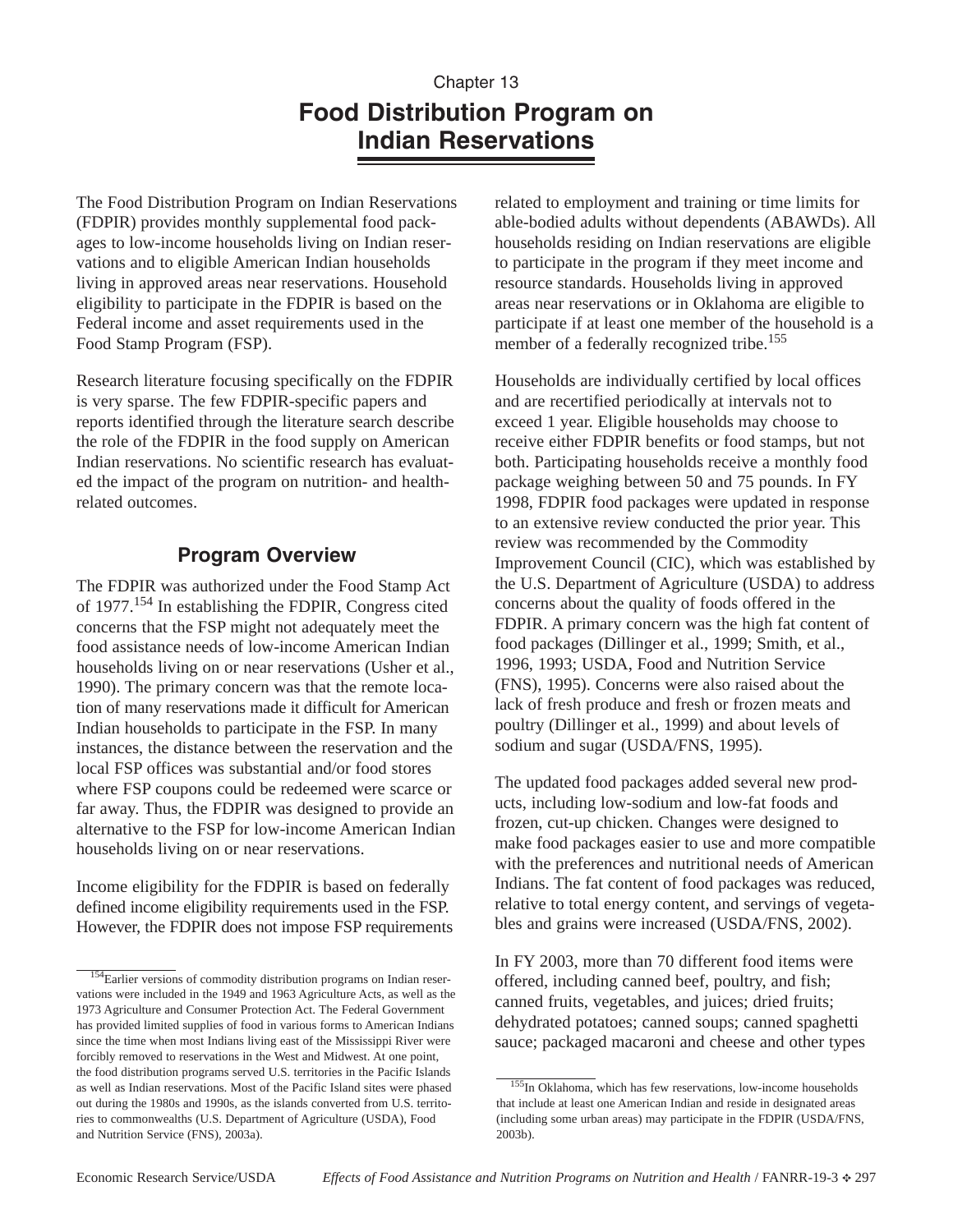of pasta; cereals, rice and other grains; cheese; egg mix; peanuts; peanut butter; low-fat refried beans; and nonfat-dry and evaporated milks (USDA/FNS, 2003b). Staples, such as flour, cornmeal, bakery mix, corn syrup, vegetable oil, and shortening were also offered. Frozen ground beef and chicken and/or fresh produce were also available to most programs that have facilities to store and handle these foods.<sup>156</sup>

In addition to providing food, the FDPIR makes printed materials available to participants, such as guidance on how to use FDPIR foods as part of a healthy diet, commodity fact sheets that provide storage and preparation tips, nutrition information and recipes, and a "Nutrition Facts" booklet that lists the ingredients and nutrient composition of available commodities (USDA/FNS, 2003b). Sponsoring agencies can also apply for additional Federal funding to be used specifically for nutrition education.

The FDPIR is administered at the State and local levels by State agencies and Indian Tribal Organizations (ITOs). USDA provides food and administrative funding to the State agencies and ITOs, which are then responsible for program operations, including food storage and distribution, eligibility certification, and nutrition education. In FY 2003, the FDPIR was administered by 98 ITOs and 5 State agencies and provided benefits to approximately 243 American Indian tribes (USDA/ FNS, 2003b). In FY 2002, approximately 110,000 individuals participated in the program each month, at an annual cost of \$69 million (USDA/FNS, 2003c).

### **Research Review**

Research focusing specifically on the FDPIR is sparse and there have been no impact evaluations of the program. One nationally representative study of the FDPIR has been completed (Usher et al., 1990). The primary objectives of that study, which was based on data collected in 1989, were to describe program operations, describe sociodemographic characteristics of FDPIR households, identify dietary needs and preferences of low-income American Indians and examine how the FDPIR addresses those needs, and compare availability and acceptability of the FDPIR versus the FSP in providing food assistance. Other available literature generally describes the role of the FDPIR in the food supply on Indian reservations, characteristics of the diets of specific subgroups of American Indians,

and/or special nutrition and health challenges facing American Indians. Major themes from the available literature are briefly summarized below.

#### **Characteristics of FDPIR Households**

In the only nationally representative study of the FDPIR, Usher and his colleagues (1990) found that FDPIR households were very poor. Nearly 1 in 10 FDPIR households reported having no income. More than one-third had gross incomes that were equivalent to or less than 50 percent of the 1989 Federal poverty level. Only one in five households had incomes above the poverty level.

About half of all FDPIR households included children. Almost one-quarter (23 percent) of FDPIR households were single adults living alone. Compared with the general population of low-income households, more FDPIR households included one or more elderly people and fewer FDPIR households were single-parent, female-headed households. Roughly 40 percent of all FDPIR households included an elderly person compared with 16 percent of low-income households in the general population. Single-parent, female-headed households accounted for roughly 9 percent of all FDPIR households compared with 47 percent of low-income households in general. Researchers documented a strong tendency for households that were receiving Aid to Families with Dependent Children (AFDC) benefits to participate in the FSP rather than the FDPIR.

Usher et al. found that most FDPIR households had adequate food storage and preparation facilities. However some FDPIR households lacked at least one of five basic facilities: 20 percent did not have hot running water, 15 percent had no indoor running water, 9 percent did not have a refrigerator, 6 percent did not have a stove or other cooking facility, and 7 percent had no electricity. All of these conditions were much more frequent in the Western Region than in other regions. Three-quarters of the households that lacked running water and 90 percent or more of the households without refrigerators or electricity lived in the Western Region.<sup>157</sup>

#### **Importance of the FDPIR in the Food Supply on Reservations**

Many American Indian families may depend on the monthly FDPIR food packages as their primary source

<sup>&</sup>lt;sup>157</sup>Refers to one of FNS's seven regions. The Western Region includes Alaska, Arizona, California, Hawaii, Idaho, Nevada, Oregon, and Washington (and ITOs operating in those States). In 1989, about 30 percent of all local FDPIR programs were located in the Western Region.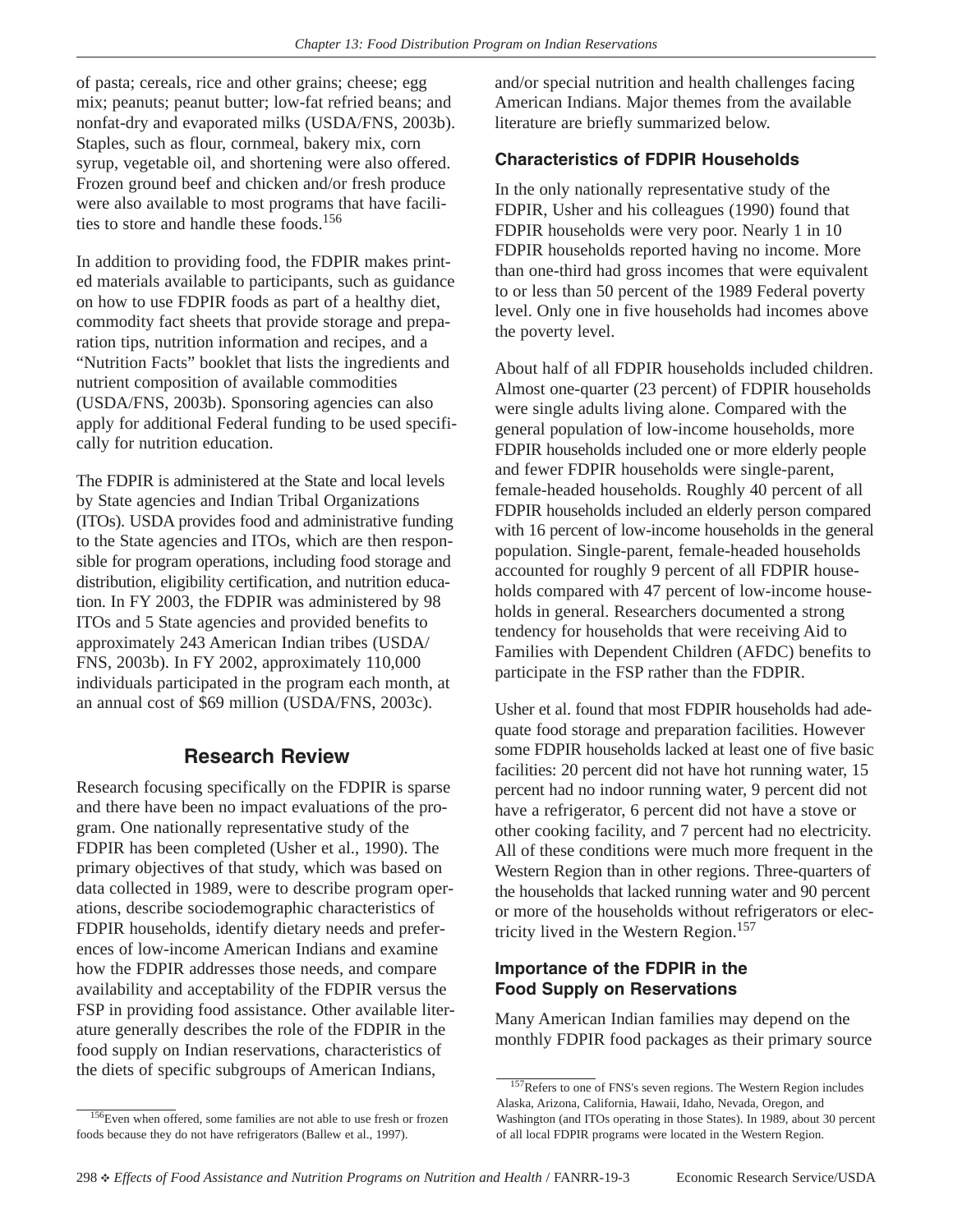of food. In its 1990 review of food assistance programs on four Indian reservations, the General Accounting Office (GAO) noted that, for many Indians, the food assistance programs "constitute their primary and long-term food supply because of persistent unemployment on the reservations" (GAO, 1990).

In 1993, numerous tribal officials from reservations in the West and Northwest testified at a Senate hearing on "Barriers to Participation in Food Stamp and Other Nutrition Programs of the Department of Agriculture by People Residing on Indian Lands." The officials indicated that the American Indian residents on their reservations relied on the FDPIR as their primary source of food (U.S. Senate Committee on Indian Affairs and Senate Committee on Nutrition and Forestry, 1993).

In his testimony at the joint hearing, Mr. John Yellow Bird Steele, President of the Oglala Sioux Tribal council, testified that "the USDA food distribution programs, all of them, are very much needed on Pine Ridge Reservation. They are viewed not as subsistence. They are viewed as a primary source of food." Similar views were expressed by virtually every person who testified at this hearing, representing Indian tribes, reservations and trust lands, and organizations that served American Indians.

Wolfe and Sanjur (1988) studied the diets and food and nutrient intakes of 107 women attending food distributions on the Navajo reservation. They found that commodity foods contributed 43 percent of total energy intake and close to 50 percent of all nutrients examined, except vitamins A and C. Although mean nutrient intakes were found to be below the RDA for energy, calcium, iron, vitamin A, vitamin C, and phosphorus, the pattern of vitamin and mineral intakes was similar to that of women in the general population. Moreover, the percentages of energy derived from fat, carbohydrates, and protein in the diets of these low-income Navajo women were closer to those recommended in the *Dietary Guidelines* than were the percentages in the diets of women in the Nation as a whole. The authors concluded that:

Research has provided some evidence that the importance of the FDPIR as a component of the nutrition safety net has increased on some reservations in recent years. Davis et al. (2002) found that FDPIR caseloads increased on the Northern Cheyenne reservation in Montana, while enrollment in the FSP declined.<sup>158</sup> The authors report that many factors contributed to this shift. One was lack of transportation (access to a vehicle and/or money for gas) to shop off the reservation, where prices are lower. In addition, work requirements were seen as a disincentive because of high unemployment rates and a perception that finding even a minimum wage job would result in a loss of benefits for the household.

#### **Characteristics of the Diets of American Indians**

A number of reports and journal articles have assessed the quality of the diets of American Indians, with no regard to presence or absence of FDPIR (although, as noted in the 1993 Senate hearings, one can safely assume that FDPIR foods play an important role in the diets of most American Indians living on or near reservations). Several conclusions appear repeatedly in the literature. Most of the studies summarized here are based on data that were collected before the changes in FDPIR food packages. However, findings from the few more recent studies that are available are consistent with findings from earlier research.

The general finding is that the high prevalence of protein, calorie, and vitamin and/or mineral deficiencies reported by researchers during the 1960s has been significantly reduced (Van Duzen et al., 1976). Inadequate intake of key nutrients remains a problem, especially for vulnerable age groups, such as children, women of child-bearing age, and the elderly (Ballew et al., 1997). However, concerns about nutrient intakes of American Indians largely reflect those of the overall population. For example, many are concerned that the diets of many American Indians living on or near reservations are too low in variety (number and types of different foods consumed), fruits, and vegetables and too high in fat (relative to food energy), highly sweetened and salted foods, and heavily sweetened drinks (Cole et al., 2001; deGonzague et al., 1999; Harnack et al., 1999;

The relative adequacy of the women's diet, despite their very low income levels, was associated with substantial use of foods provided by the Food Distribution Program. Except for vitamins A and C, commodity foods were the source of approximately 50 percent of nutrient intakes. Thus, this program appeared to make an important nutritional contribution to the contemporary Navajo diet.

<sup>&</sup>lt;sup>158</sup>For the Nation as a whole, participation in the FDPIR has not increased. Since FY 1999, average monthly participation has declined from 129,000 participants per month to 110,000 participants per month (FY 2002). (USDA/FNS, 2003c).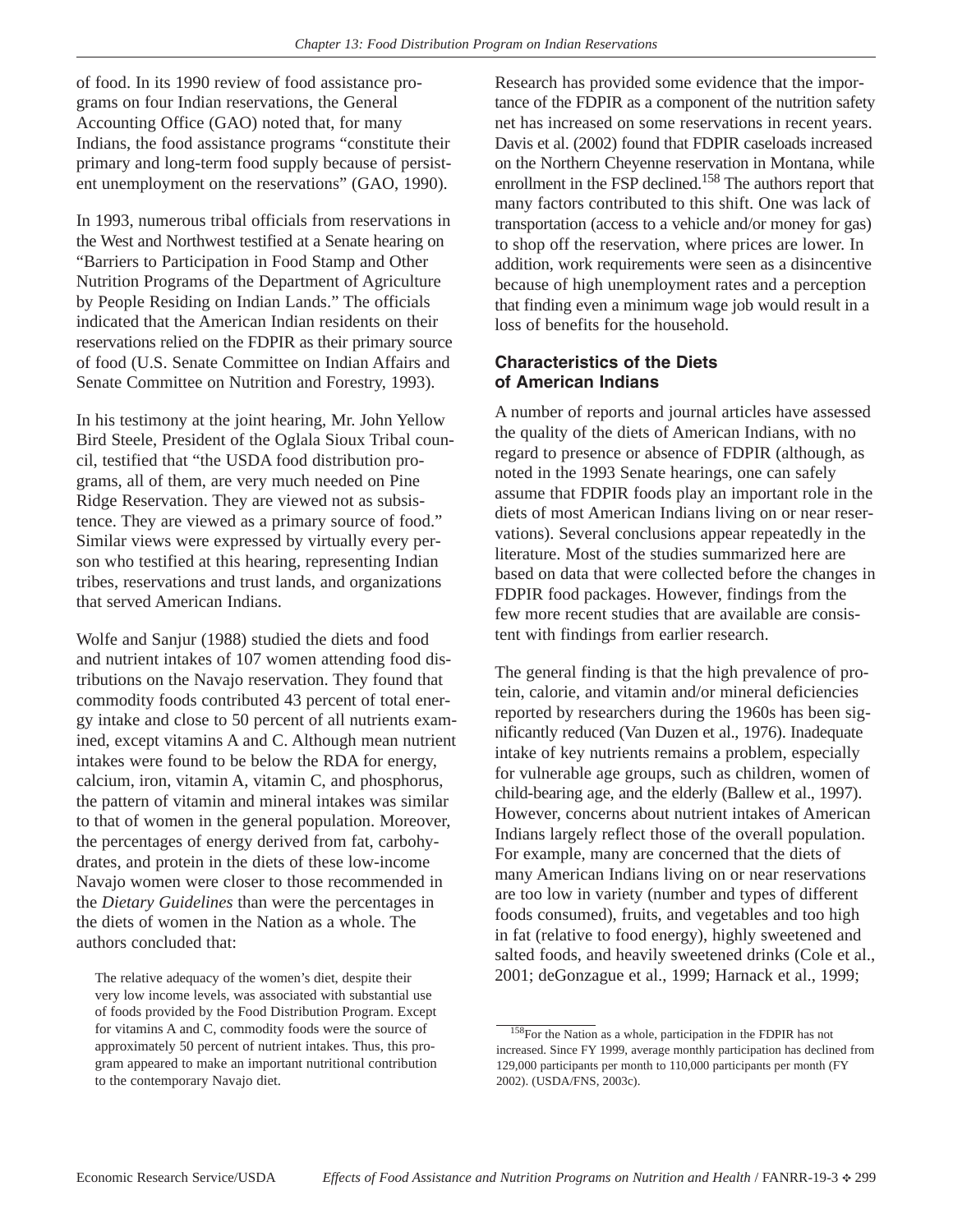Story et al., 1998a, 1998b; Ballew et al., 1997; Vaughan et al., 1997; Campos-Outcalt et al., 1995; Brown and Brenton, 1994; Jackson, 1993; Teufel and Dufour, 1990; Wolfe and Sanjur, 1988).

In addition, several researchers (Vaughan et al., 1997; Calloway and Gibbs, 1976) observed preferences among American Indians for fried foods, including fry bread, fried potatoes, and fried meats. These foods are typically fried in lard, commodity shortening, or butter rather than vegetable oils (Wolfe and Sanjur, 1988). In addition, commodity cheese has been a significant source of fat and sodium for some groups of American Indians (Vaughan et al., 1997; Wolfe and Sanjur, 1988).

Researchers at USDA's Center for Nutrition Policy and Promotion (CNPP) studied the diets of the small subsample of American Indians (including Alaska Natives) included in the 1994-96 Continuing Survey of Food Intakes by Individuals (CSFII). Although the sample was small (n=107), results indicate that American Indians' overall scores on the Healthy Eating Index (HEI) were not significantly different from the rest of the U.S. population (Basiotis et al., 1999). In addition, the prevalence of food insecurity/food insufficiency and hunger among American Indians was similar to that of other minority groups in the U.S. population (Basiotis et al., 1999).

In recent years, research has focused increasingly on traditional foods and traditional food resources (such as cultivating small home gardens, harvesting wild foods, and hunting rabbits, deer, and other game) as a means of improving the diets, food security, and/or self-sufficiency of American Indians (Lopez et al., 2002; Grant et al., 2000; deGonzague et al., 1999). Lopez and his colleagues (2002) recommended that FDPIR programs be allowed to purchase locally, with an emphasis on healthful traditional foods, up to 10 percent of the foods they distribute.

Research has provided some evidence that traditional diets may reduce metabolic risk factors for diabetes and cardiovascular disease—for example, blood levels of glucose, lipids (fats), and insulin) (Murphy et al., 1995; Gittelsohn, et al., 1998; Swinburn et al., 1991; McMurry et al., 1991). In addition, a study that followed a group of Pima Indians over a 6-year period, found that, among women, individuals who consumed an "Anglo" diet were more likely to develop diabetes than those who consumed a traditional diet or a mixed diet (Williams et al., 2001).

### **Specific Nutrition and Health Concerns Among American Indians**

The increasing prevalence of obesity, particularly among children, is a major health concern for the entire U.S. population. However, the problem is particularly troubling in the American Indian population because of the high prevalence of other health problems for which obesity is a serious risk factor. These include, but are not limited to, diabetes, coronary heart disease, and hypertension. The particular histories and geographic and economic situations of most Indian reservations include numerous factors that encourage patterns of diet, food consumption, and inactivity that are highly conducive to adiposity and the onset of obesity (Story et al., 1998a; Vaughan et al., 1997; Campos-Outcalt et al., 1995).

Story et al. (1998a) note similarities between the observed emergence of obesity and associated health problems among American Indians and patterns that have been observed in developing countries. As a result of relatively rapid shifts to high-fat diets and sedentary lifestyles, American Indians as well as several populations and minority groups in Africa, Asia, and Latin America have begun to manifest an increased prevalence of type 2 diabetes, which is linked to obesity. Popkin (1994) describes this phenomenon as the "nutrition transition" that causes both under- and overnutrition to occur and coexist in low-income countries.

Brown and Brenton (1994) describe the rapid emergence of diabetes among American Indians since the 1940s. Burrows and her associates (2000) describe an increase of 29 percent over 7 years (from 1990 to 1997) in the prevalence of American Indians and Alaskan Natives with diagnosed diabetes. Over the same period, the increase observed for the general U.S. population was 14 percent (Burrows et al., 2000). According to the Centers for Disease Control and Prevention (1998), the age-adjusted prevalence of physician-diagnosed diabetes among American Indians and Alaskan Natives is 2.8 times greater than the prevalence among non-Hispanic Whites.

Members of the Pima tribe are reported to have the highest known diabetes rate of any population in the world. However, Campos-Outcalt et al. (1995) found the prevalence of diabetes among the Pasqua Yaqui tribe in Tucson, AZ, to be as high as that of the Pima. Lopez et al. (2002) reported similar statistics for the Tohono O'odham Nation (formerly known as the Papago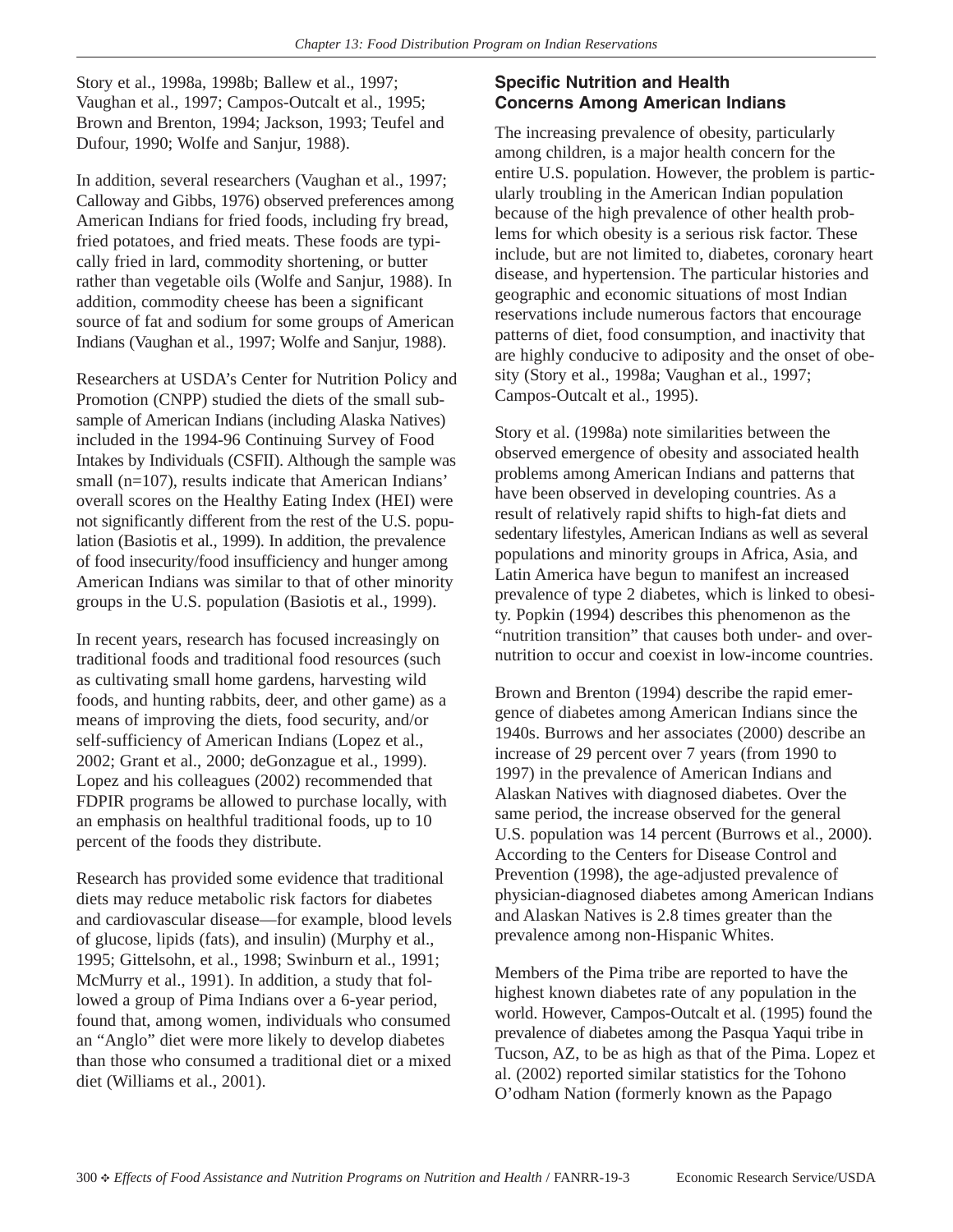Nation). One of every two Pimas over age 35 has diabetes, compared with 1 in 25 in the overall U.S. population (Brown and Brenton, 1994). The rate of gestational diabetes among American Indians is also among the highest in the world (Brown and Brenton, 1994).

### **Summary**

None of the literature examined for this review specifically evaluated the influence of FDPIR on nutrition and health outcomes of participants. The available literature provides largely descriptive information about the program and the individuals it serves. Anecdotal evidence suggests that the FDPIR supplies a substantial part of the dietary intake of many American Indians living on or near reservations.

Available data on food and nutrient consumption patterns of American Indians indicate that American Indians consume diets that are high in fat and limited in variety. These shortcomings are not significantly different from those observed in the population as a whole. However, the increased prevalence of nutrition-related health problems among American Indians—namely obesity, diabetes, hypertension, and related health conditions—calls for a heightened level of concern.

Recent work completed under the auspices of USDA's Economic Research Service's small grants program (Davis et al., 2002; Lopez et al., 2002; Grant et al., 2000) has contributed to a better understanding of the role of food assistance programs in the lives of American Indians. These exploratory studies should continue and researchers should begin to explore the impact of the FDPIR (and other food and nutrition assistance programs) on the nutrition and health characteristics of FDPIR participants.

A rigorous evaluation of the health- and nutrition-related impacts of the FDPIR may be difficult to implement. The penetration of the program (as well as the alternative FSP) on Indian reservations is likely to make identifying an appropriate control/comparison group difficult. Still, a better understanding of the program's impact on participants' lives is important because (1) this population is at such high nutritional risk and (2) their dependence on the FDPIR makes them uniquely vulnerable to program effects, both positive and negative. At a minimum, studies of the contribution of FDPIR foods to American Indians' diets should be updated to reflect currently available food packages.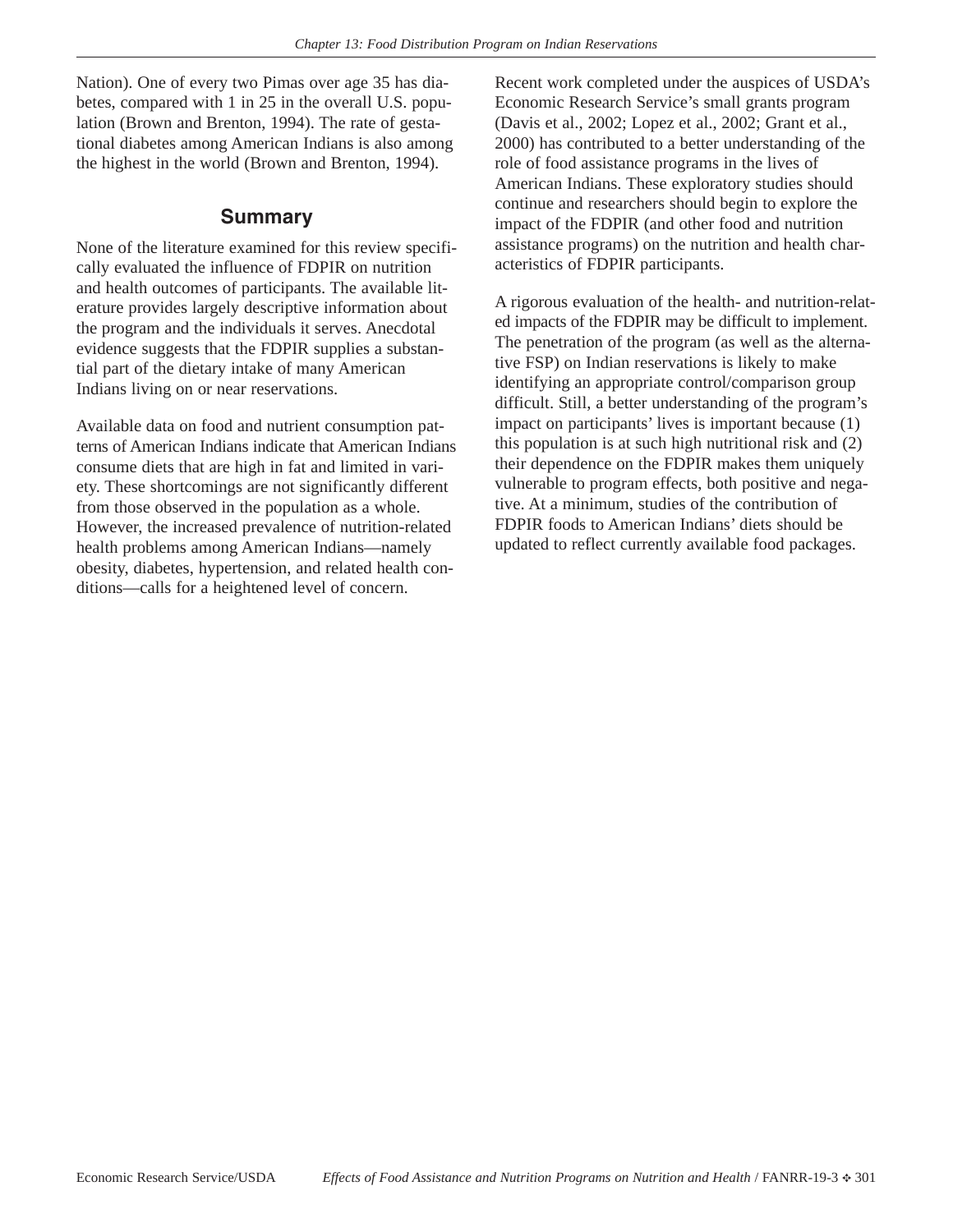## **References**

Ballew, C., L.L. White, K.F. Strauss, et al. 1997. "Intake of Nutrients and Food Sources of Nutrients Among the Navajo: Findings from the Navajo Health and Nutrition Survey," *Journal of Nutrition* 27(supplement):2085s-93s.

Basiotis, P., M. Lino, and R. Anand. 1999. "The Diet Quality of American Indians: Evidence from the Continuing Survey of Food Intake by Individuals," *Nutrition Insights* 12(March 1999).

Brown, A.C., and B. Brenton. 1994. "Dietary Survey of Hopi Native American Elementary Students," *Journal of the American Dietetic Association* 94(5):517-22.

Burrows, N.R., L.S. Geiss, M.M. Engelgau, and K.J. Acton. 2000. "Prevalence of Diabetes Among Native Americans and Alaska Natives, 1990-1997: An Increasing Burden," *Diabetes Care* 23(12):1786-90.

Calloway, D.H., and J.C. Gibbs. 1976. "Food Patterns and Food Assistance Programs in the Cocopah Community," *Ecology of Food and Nutrition* 5(4):183-96.

Campos-Outcalt, D., J. Ellis, M. Aickin, et al. 1995. "Prevalence of Cardiovascular Disease Risk Factors in a Southwestern Native American Tribe," *Public Health Reports* 110:742-48.

Centers for Disease Control and Prevention. 1998. "Prevalence of Diagnosed Diabetes Among American Indians/Alaskan Natives: United States, 1996," *Morbidity and Mortality Weekly Report* 47:901-04.

Cole, S.M., N.I. Teufel-Shone, C.K. Ritenbaugh, et al. 2001. "Dietary Intake and Food Patterns of Zuni Adolescents," *Journal of the American Dietetic Association* 101(7):802-06.

Davis, J., R. Hiwalker, C. Ward, et al. 2002. "Is the Food Stamp Program an Adequate Safety Net for American Indian Reservations? The Northern Cheyenne Case," in A. Vandeman (ed.), *Food Assistance and Nutrition Research Small Grants Program: Executive Summaries of 2000 Research Grant*s. FANRR-20. USDA, Economic Research Service.

deGonzague, B., O. Receveur, D. Wedll, et al. 1999. "Dietary Intake and Body Mass Index of Adults in Two Ojibwe Communities," *Journal of the American Dietetic Association* 99(6):710-16.

Dillinger, T.L., S.C. Jett, M. J. Macri, and L.E. Grivetti. 1999. "Feast or Famine: Supplemental Food Programs and Their Impacts on Two American Indian Communities in California," *International Journal of Food Science and Nutrition* 50(3):173-87.

Gittelsohn, J., M.S. Wolever, S.B. Harris, et al. 1998. "Specific Patterns of Food Consumption and Preparation are Associated with Diabetes and Obesity in a Native American Community," *Journal of Nutrition* 128:541-47.

Grant, R.C., M. Arcand, C. Plumage, and M.G White, Jr. 2000. "Federal Food Programs, Traditional Foods, and the Gros Ventre and Assiniboine Nations of the Fort Belknap Indian Reservation," in A. Vandeman (ed.), *Food Assistance and Nutrition Research Small Grants Program: Executive Summaries of 1998 Research Grants*. FANRR-10. USDA, Economic Research Service.

Harnack, L., M. Story, and B.H. Rock. 1999. "Diet and Physical Activity Patterns of Lakota Indian Adults." *Journal of the American Dietetic Association* 99(7):829-35.

Jackson, Y. 1993. "Height, Weight, and Body Mass Index of American Indian Schoolchildren," *Journal of the American Dietetic Association* 93(10):1136-40.

Lopez, D., T. Reader, and P. Buseck. 2002. *Community Attitudes Toward Traditional Tohono O'odham Foods*. Sells, AZ: Tohono O'odham Community Action and Tohono O'odham Community College.

McMurry, M.P., M.T. Cerqueira, S.L. Connor, and W.E. Connor. 1991. "Changes in Lipid and Lipoprotein Levels and Body Weight in Tarahumara Indians after Consumption of an Affluent Diet," *New England Journal of Medicine* 325:1704-08.

Murphy, N.J., C.D. Schraer, M.C. Thiele, et al. 1995. "Dietary Change and Obesity Associated with Glucose Intolerance in Alaska Natives," *Journal of the American Dietetic Association* 95:676-82.